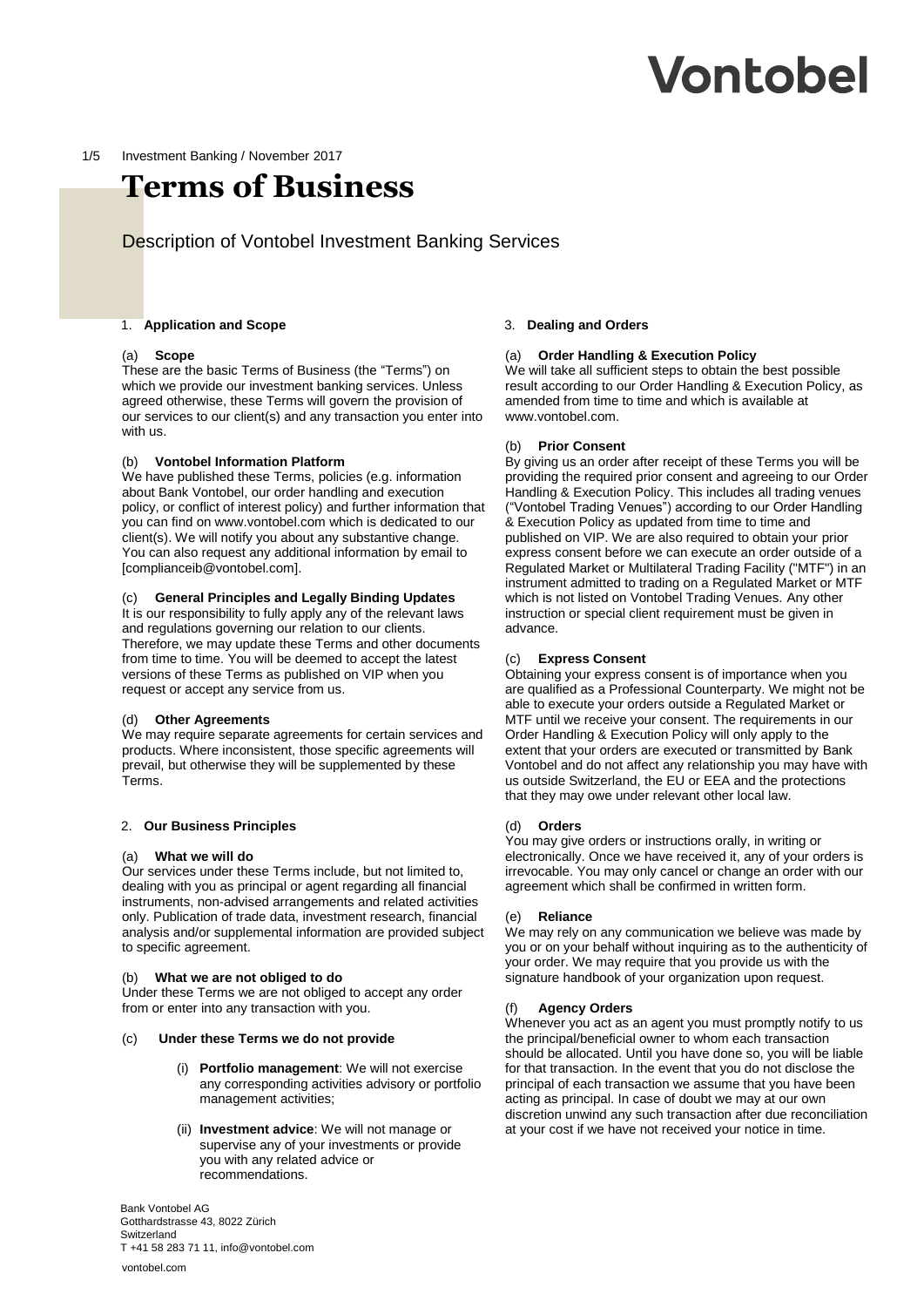# (g) **Order Cut-off Times**

Your orders are subject to our order cut-off times, which may be earlier than cut-off times established in the relevant markets.

# (h) **Limits on your Orders**

In our discretion we may limit your ability to place orders, including as to:

- (i) **Sizes**: Order sizes;
- (ii) **Open positions**: Total number of open positions;
- (iii) **Exposure**: Our total exposure to you;
- (iv) **Prices**: Prices at which you may submit orders; and
- (v) **Divergence**: Divergence between your order price and the prevailing market price.

# (i) **Limits**

We may cancel your orders and close-out open transactions after due reconciliation to comply with limits we have imposed.

# **Order Aggregation**

Where we combine your transactions and orders with our own and those of our other clients, the effect of aggregation may work to your disadvantage in relation to a particular order.

# (k) **Limit Orders**

If we accept a limit order from you for shares or other securities admitted to trading on a regulated market which is not immediately executed under prevailing market conditions, you expressly instruct us not to make that order public immediately unless you issue specific instructions to the contrary or we consider publication would be in your best interests.

# 4. **Delivery of Services**

# (a) **Affiliates**

Where you pass orders to one of our affiliates, these Terms will apply to any transaction transmitted to and executed by us.

# (b) **Agents**

We may appoint third party agents on such terms we think fit to help us provide services to you. We need not to disclose any of such appointment to you.

# 5. **Settlement, Payments and Confirmation**

# **Your Obligations**

In order to settle any transaction on your behalf you must promptly make such payments, deliver such assets, and provide such other information to us as we require.

# (b) **Immediate Settlement Right**

While we are not obliged to settle any transaction on your behalf if you have not complied with clause 5(a), we may accept delivery of the relevant assets and liquidate them immediately to meet our fees and expenses, or buy in the necessary assets and use them to satisfy your delivery obligation. In either case we will pay you any resulting excess,

and you must reimburse us on demand for any resulting shortfall.

# 6. **Confirmations**

We will send confirmations for your transactions to you in a format defined by us. In the absence of manifest error they will be binding on you unless you object to us in writing within reasonable time.

# 7. **Interest**

# (a) **Credit Interest**

We will not pay you interest on amounts we hold for you but may charge you negative interest if applicable.

# (b) **Default Interest**

You must pay us interest at our actual cost of funding rate on any unpaid amounts from the due date for payment until the date of actual payment.

# 8. **Client Classification**

(a) We assume that you are an experienced and knowledgeable counterparty capable of assessing and fully understanding all risks related to the services offered and covered by us under these Terms. As MiFID II is not directly applicable to us we may qualify you indicatively under these Terms as (i) a Professional Client or (ii) an Eligible Counterparty (which would be classified as an Institutional Investor under the Swiss Financial Services Act, "FIDLEG") or (iii) an Institutional Investor (under FIDLEG). Based on this, customer protection requirements are specifically limited depending on the client classification.

Under these Terms the following definitions mean:

- (aa) **Professional Client**, means that we do
	- (i) not carry out appropriateness tests;
	- (ii) not perform suitability tests or only perform them if there are indications that you might not have required experience regarding the investment objectives and
	- (iii) act under the best execution standards as defined in our Best Execution Policy.
- (bb) **Institutional Investor** or **Eligible Counterparty** means that we do
	- (i) not carry out appropriateness tests;
	- (ii) not perform suitability tests; or only perform them if there are indications that you might not have required experience regarding the investment objectives and
	- (iii) act under the best execution standards as defined in our Best Execution Policy.
- (b) All activities, services and transactions performed under these Terms will be deemed appropriate and suitable. We shall not be responsible for managing or supervising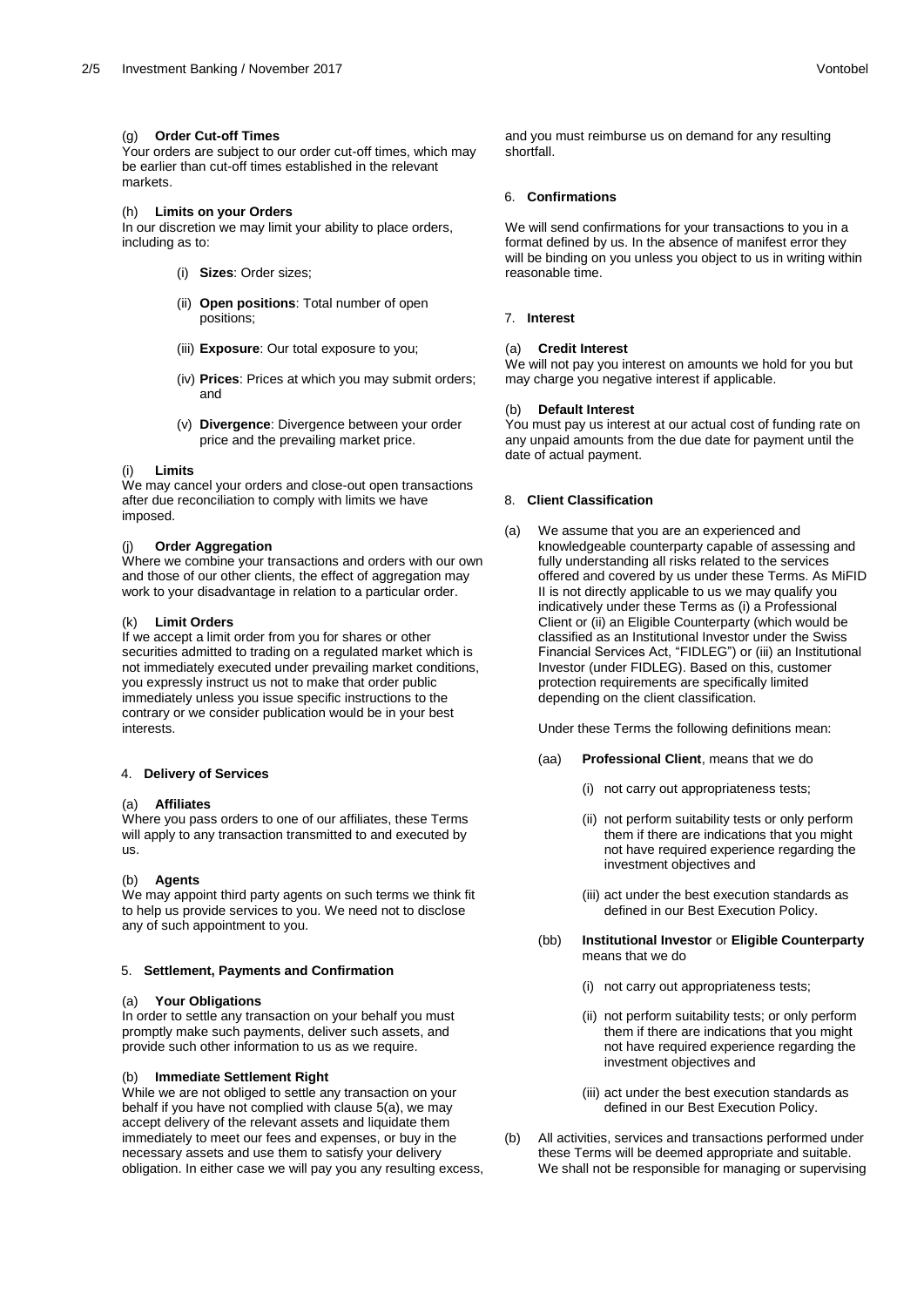the management of any of your investments and do not accept any liability in that regard.

(c) If you are a public sector body, local public authority or a municipality, under these terms you are considered to be a *per se* retail client. In order to be able to enter into a business relationship with us, you are required to optup to a professional client status.

# 9. **Fees and expenses, losses and set-off**

- (a) **Regular Fees, Expenses and Losses**: You will pay our fees and expenses as agreed from time to time or as indicated by us and reimburse us for any losses we incur (unless they arise directly from our own gross negligence, willful default or fraud) on demand without deduction, counterclaim or set-off. If you do not pay when due we may deduct equivalent amounts from any account you maintain with us if any.
- (b) **Tax**: We may estimate and deduct any applicable taxes from payments due by you. We shall charge you fees and other costs (including third party charges) calculated on such basis we have, plus Swiss Value Added Tax ("VAT") and other taxes, where applicable. Any fees and charges due to us plus VAT and other taxes may be deducted from any money we owe you or at our discretion be invoiced to you as stated in the relevant contract note or confirmation. You will be responsible for the payment of any tax (including, but not limited to,VAT or stamp duty), any brokerage, transfer fees and all other liabilities, charges,costs and expenses payable or incurred by us in connection with business effected under these Terms.
- (c) **Set-off**: We may, without notice, set-off any amount you owe us against any amount we owe you, irrespective of due date and currency. To do so, we may estimate unascertained amounts provided that upon determining actual amounts we will pay you any resulting excess and you will reimburse us for any resulting shortfall.
- (d) **Specific Fees, Research Fees, Commissions, and Non-Monetary Benefits**: In the course of handling your orders and transactions we may, other than technically required or initiated payments from you (e.g. upfront payments) not pay or accept any fee, commission, inducements or any other non-monetary benefit to or from third parties. If we receive any fee it will result in a direct service improvement for you. Such a fee may not impair our ability to act in your best interests. In the case we offer or carry out any type of investment research or financial analysis or any type of recommendation relating to transactions to you we charge any relating cost at our own accounts. We will provide further details of any such arrangement of technical fees and payments on your request. We will not assess your account any such fees.

# 10. **Limitation of liability and reimbursement**

- Limitation of liability: We will not be liable for your losses in connection with these Terms, unless they arise directly from our own gross negligence, willful default or fraud.
- (b) **Reimbursement**: You must reimburse us for any Losses we incur in performing any services, unless they

arise directly from our own gross negligence, willful default or fraud.

#### 11. **Data Protection, Personal Data and Confidentiality**

- Interpretation: In this clause references to:
	- (i) Any **person** or **party** including its officers, agents, shareholders and employees about whom the other party holds any confidential information as defined under 11. (a) (ii);
	- (ii) **Confidential information** means any non-public information (including personal information) which is imparted in confidence under these Terms.
- (b) **Confidentiality**: Except as set out below, neither party will disclose to any person without the other's prior consent any confidential information.
- (c) If any court, public prosecutor, regulator or corresponding authority asks us for information relating to you or any person responsible for or benefitting from any transactions, we may provide such data and/or you must promptly provide such data to us.
- (d) We may, in order to perform with the contractual obligations we have with you, disclose and transfer Confidential Information to receiving Vontobel Group entities and/or third parties in Switzerland, the EU, and to EEA and all other countries. If no Swiss and EU equivalent data protection and data security laws and regulations apply to the recipient we fully comply with Swiss data protection law and other relevant laws cover any data transfer and data handling abroad with specific data protection and data security guarantee agreements ensuring an equivalent confidentiality, data protection and data security standard.
- (e) For marketing services we may use third party providers that facilitate a better overall client service. Furthermore you explicitly acknowledge and agree that for the improvement of client services your data may be shared within the Vontobel Group and that you explicitly waive the banking secrecy under Swiss law.
- (f) **Your consent to data processing:** Under the applicable data protection laws the following standards apply under these Terms:
	- (i) **Your consent to data processing within Vontobel Group and to/with any third party relevant for supporting us in performing the Services to you:**  By accepting these Terms you give consent that we are entitled to systematically analyze (also by using e.g. any type of big data analytics), handle, store, structure, restructure, reconciled transfer any of your corporate and transactional data including any attached or additional personal data within Vontobel Group and are entitled to internally transfer such data to other Vontobel entities or third parties located in Switzerland or abroad within the frameworks under Swiss law. Key recipients are located in Switzerland, the EU, the UK and the U.S.A.. We will not perform any data analytics in respect of personal data we receive from you. We are entitled to transfer all such data to any third party domiciled in Switzerland providing services to us.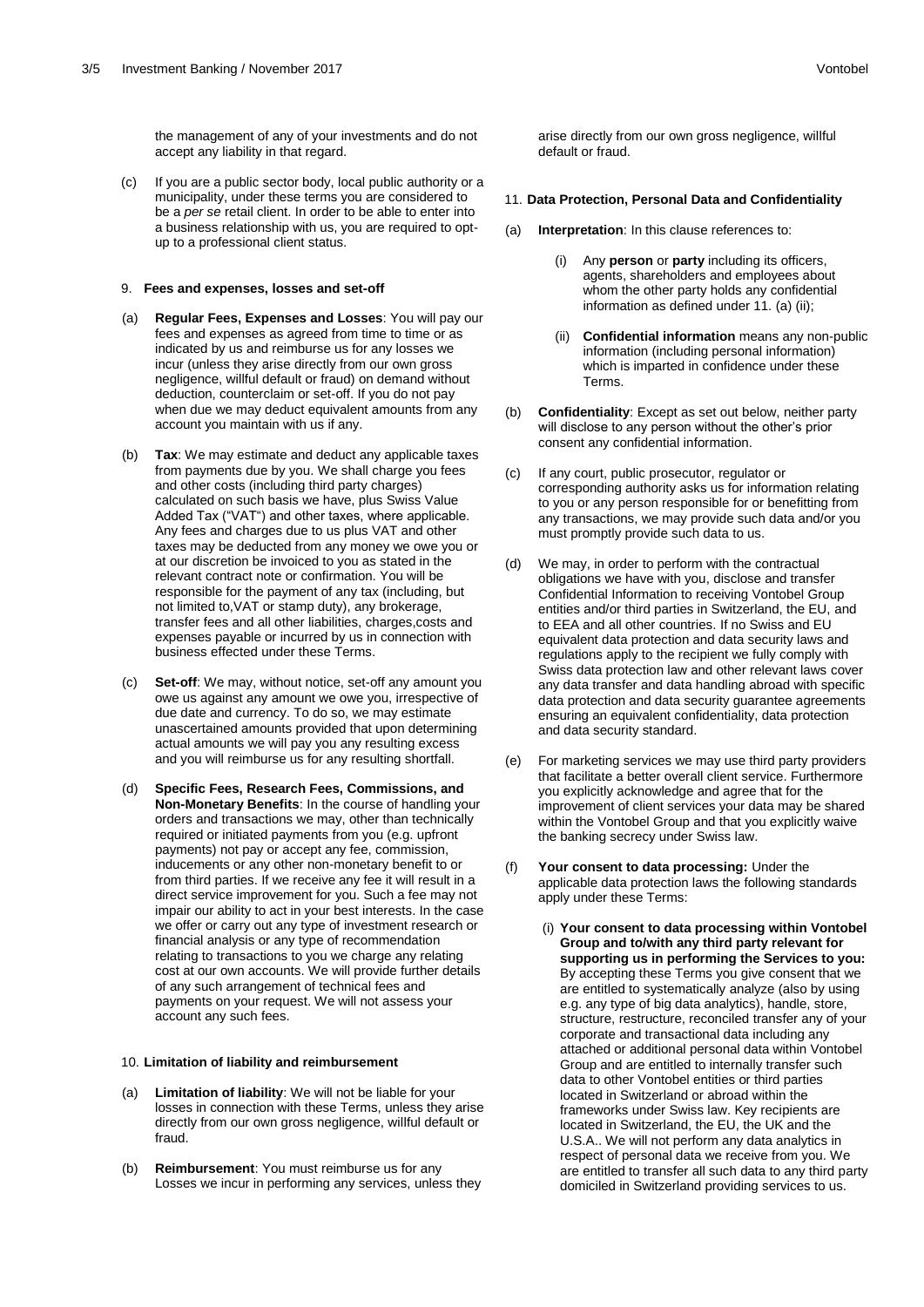# **Your consent to international data transfers:**

Since investment banking is a global business we frequently need to transfer your transactional and further data to other Vontobel Group entities or to third parties which are not domiciled in Switzerland or in the EU. Based on EU and Swiss regulation we are required to report trade and transactional data including your Legal Entity Identifier (LEI) code to trade repositories or other third parties which compile transactional data. Such transfers might be regulated under lower data protection laws and data security standards. Your corporate data might not be specifically protected under such data protection laws.

- (ii) **Personal data of your employees**: You herewith confirm to us that you have received written consent from all natural persons who might be included into any data sets you provide to us within any of our services to you and that any right of deleting personal data is excluded to the extent such data is relevant for transactional legal, regulatory, tax or operational confirmation, documentation, identification or reconciliation.
- (iii)**Telephone recordings**: You explicitly waive any right under Swiss data protection or any other applicable laws and you are aware of the fact that we are obliged by Swiss and EU/EEA laws, regulations and/or public law requirements to record any telephone conversation. You are also aware of the fact that any statement from persons of your organization which contains any personal data can be recorded without previous disclosure to your staff and that you instruct your staff to not give any statement concerning specific categories of personal data. All telephone conversations with our trading and sales departments are tape-recorded and may be used as evidence in the event of a dispute. You undertake to inform all your concerned representatives of such recording.
- (iv)**Other rights**: You may also have certain rights to access, correct and delete data referring to you and object to our processing of your personal and corporate data and information. You waive these rights regarding any documentation we are obliged to collect and/or archive under any applicable laws.
- (g) **Retention**: We may retain confidential information as this is required under applicable rules after termination of these Terms.
- (h) **Waiver**: We expressively draw your attention to the fact that we might be obliged to and reserve the right to share any business related and personal and/or account specific data including the personal identification of the beneficial owner with Swiss and/or foreign courts, authorities, other state institutions, private counterparties or third parties upon their request and depending on various Swiss and foreign legal and regulatory provisions. Within the applicable legal and regulatory frameworks we also may share and transfer corporate, personal and transactional data to but not limited to counterparties, banks, brokers, shareholder registers, settlement, clearing and custody parties, third party providers, Swiss and foreign trading venues, transaction and trade repositories, supervisory and other authorities or supranational institutions. You herewith expressively waive your rights under the banking

secrecy and release any confidentiality and nondisclosure obligations of your company directors and officers, employees and representatives. You expressively waive any banking secrecy, confidentiality and non-disclosure right in connection with, but not limited to acquisition, sale, delivery, dispatch, custody of any kind of securities, FX and commodity trades or OTC derivatives trades enabling us.

#### 12. **FIX Protocol**

If you take advantage of our services via a FIX Standard Protocol, applicable terms and conditions may be found in our "Electronic Order Placing via FIX Standard Protocol" rules attached to these Terms which form an integral part of these Terms.

#### 13. **Force Majeure**

Neither party will be liable for losses arising from its nonperformance due to circumstances beyond its control which it could not reasonably have avoided.

# 14. **Miscellaneous**

- (a) **Breach**: If you breach these Terms or any other agreement you have with us or if you stand under any moratorium, supervisory, recovery or resolution proceeding or if you become bankrupt/insolvent we may take such action as we consider appropriate to minimize our risk of losses, developing or existing losses, including varying or terminating any open Transaction.
- (b) **Invalidity**: Each provision of these Terms is severable. If any provision becomes invalid or contravenes applicable rules, the remaining provisions will remain in full force and effect.
- (c) **Regulatory Intervention**: Where any regulatory authority takes action under applicable rules with respect to any transaction we may take such action as we consider necessary to mitigate our resulting liability. You must promptly and fully co-operate with us in responding to that action.
- (d) **No third party rights**: Other than our Affiliates, any person who is not a party to these Terms may not enforce them.

#### 15. **Communication and Complaints**

(a) **Communications to us**: Written communications must be addressed as follows:

> Bank Vontobel Ltd., Investment Banking Head Legal & Compliance Gotthardstrasse 43 8022 Zurich **Switzerland**

**email**: complianceib@vontobel.com

(b) **Communication to you**: You consent to us communicating any updated Terms and any other legally relevant document with you via our Vontobel Information Platform website www.vontobel.com. Upon